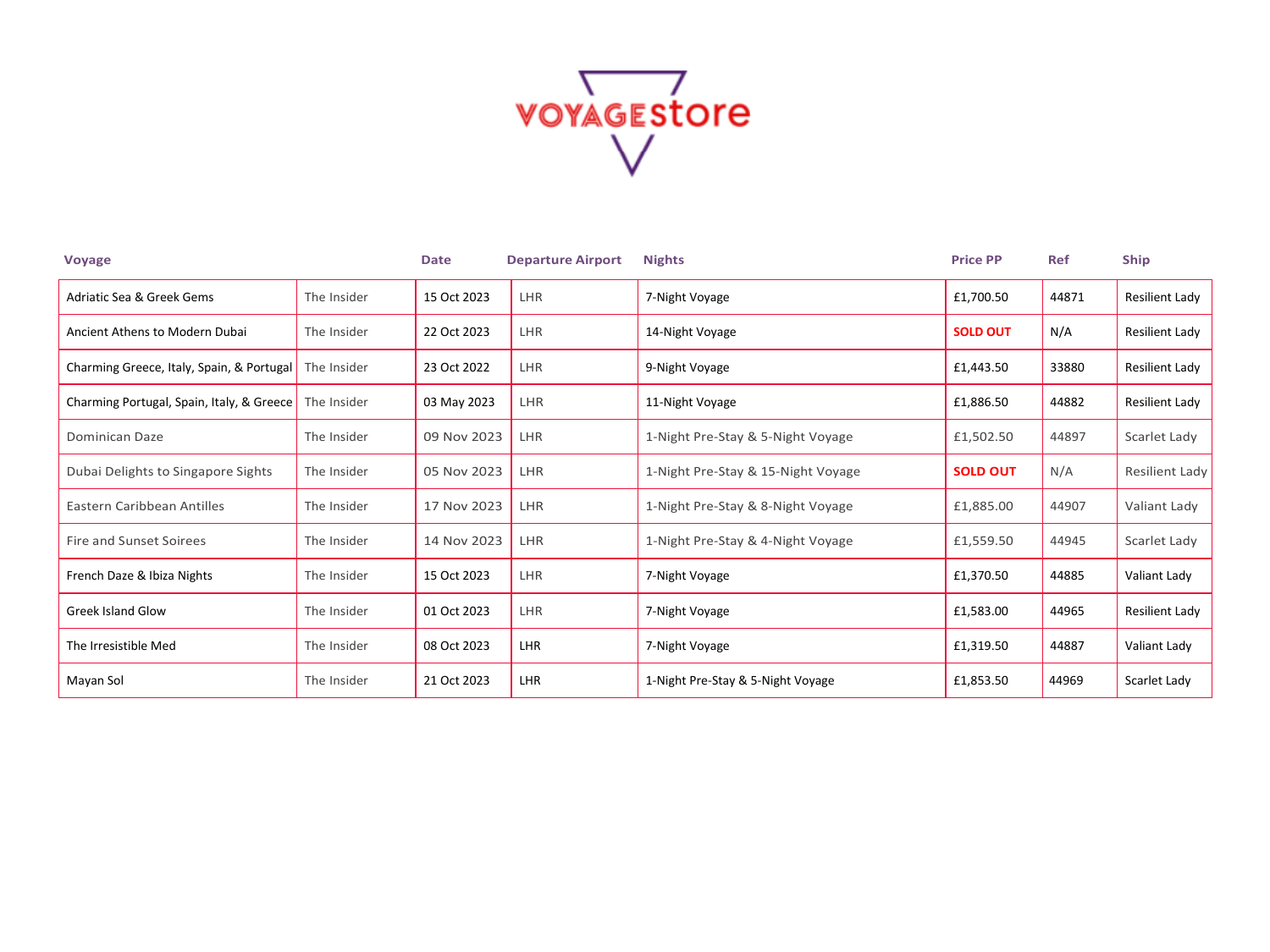| Resilient Caribbean Holidays             | The Insider | 17 Dec 2022   | LHR        | 1-Night Pre-Stay & 6-Night Voyage  | £1,592.50       | 44894 | Resilient Lady        |
|------------------------------------------|-------------|---------------|------------|------------------------------------|-----------------|-------|-----------------------|
| Resilient New Years Ahoy                 | The Insider | 30 Dec 2022   | LHR        | 1-Night Pre-Stay & 8-Night Voyage  | £2,626.00       | 44896 | Resilient Lady        |
| Richards Birthday Bash - Free Flights    | The Insider | 17 Jul 2022   | LHR        | 1-Night Pre-Stay & 5-Night Voyage  | £1,338.00       | 44901 | Scarlet Lady          |
| Riviera Maya                             | The Insider | 04 Nov 2023   | LHR        | 1-Night Pre-Stay & 5-Night Voyage  | £1,570.50       | 45014 | Scarlet Lady          |
| Scarlet New Year's Ahoy                  | The Insider | 26 Dec 2023   | LHR        | 1-Night Pre-Stay & 6-Night Voyage  | £2,827.50       | 45019 | Scarlet Lady          |
| Singapore, Bali, & The Gold Coast        | The Insider | 20 Nov 2023   | LHR        | 1-Night Pre-Stay & 15-Night Voyage | <b>SOLD OUT</b> | N/A   | Resilient Lady        |
| Southeastern Caribbean Isles             | The Insider | 12 Jan 2024   | LHR        | 1-Night Pre-Stay & 7-Night Voyage  | £1,689.50       | 45050 | <b>Brilliant Lady</b> |
| Spanish Obsession                        | The Insider | 25 Sep 2022   | LHR        | 7-Night Voyage                     | £1,338.00       | 45025 | Valiant Lady          |
| Sunsets in the Lesser Antilles           | The Insider | 05 Jan 2024   | LHR        | 1-Night Pre-Stay & 7-Night Voyage  | £1,760.50       | 45060 | <b>Brilliant Lady</b> |
| Transatlantic Med to Miami               | The Insider | 29 Oct 2023   | LHR        | 14-Night Voyage                    | £1,892.50       | 45111 | Valiant Lady          |
| Transatlantic Miami to Med               | The Insider | 21 April 2023 | LHR        | 1-Night Pre-Stay & 15-Night Voyage | £2,417.00       | 45115 | Valiant Lady          |
| Transatlantic Portugal to Puerto Rico    | The Insider | 01 Nov 2022   | LHR        | 11-Night Voyage                    | £1,562.50       | 45035 | Resilient Lady        |
| Transatlantic Puerto Rico to Portugal    | The Insider | 21 April 2023 | LHR        | 1-Night Pre-Stay & 11-Night Voyage | £1,859.00       | 45119 | Resilient Lady        |
| Valiant Caribbean Holidays               | The Insider | 22 Dec 2023   | LHR        | 1-Night Pre-Stay & 7-Night Voyage  | £2,339.00       | 45131 | Valiant Lady          |
| Valiant New Year's Ahoy                  | The Insider | 29 Dec 2022   | LHR        | 1-Night Pre-Stay & 5-Night Voyage  | £2,095.00       | 45121 | Valiant Lady          |
| Western Caribbean Charm                  | The Insider | 11 Nov 2023   | <b>LHR</b> | 1-Night Pre-Stay & 6-Night Voyage  | £1,736.50       | 45138 | Valiant Lady          |
| 5N Open Jaw Holiday                      | The Insider | 23 Dec 2023   | LHR        | 1-Night Pre-Stay & 5-Night Voyage  | £2,342.50       | 45151 | <b>Brilliant Lady</b> |
| Athens MerMaiden                         | The Insider | 14 Aug 2022   | LHR        | 7-Night Voyage                     | £2,037.50       | 45189 | Resilient Lady        |
| Aussie MerMaiden                         | The Insider | 10 Dec 2023   | LHR        | 1-Night Pre-Stay & 5-Night Voyage  | £3,848.50       | 45196 | Resilient Lady        |
| Melbourne to Hobart (and back)           | The Insider | 15 Dec 2023   | LHR        | 1-Night Pre-Stay & 5-Night Voyage  | £3,816.00       | 45245 | Resilient Lady        |
| Melbourne to Burnie (and back)           | The Insider | 20 Dec 2023   | LHR        | 1-Night Pre-Stay & 2-Night Voyage  | £3,494.50       | 45249 | Resilient Lady        |
| <b>Resilient Pacific Island Holidays</b> | The Insider | 22 Dec 2023   | LHR        | 1-Night Pre-Stay & 6-Night Voyage  | £3,958.00       | 45269 | Resilient Lady        |
| Resilient Pacific New Year's Ahoy        | The Insider | 28 Dec 2023   | LHR        | 1-Night Pre-Stay & 14-Night Voyage | £4,489.50       | 45287 | Resilient Lady        |
| Maori & Australian Shores                | The Insider | 11 Jan 2024   | LHR        | 1-Night Pre-Stay & 11-Night Voyage | £3,930.50       | 45290 | Resilient Lady        |